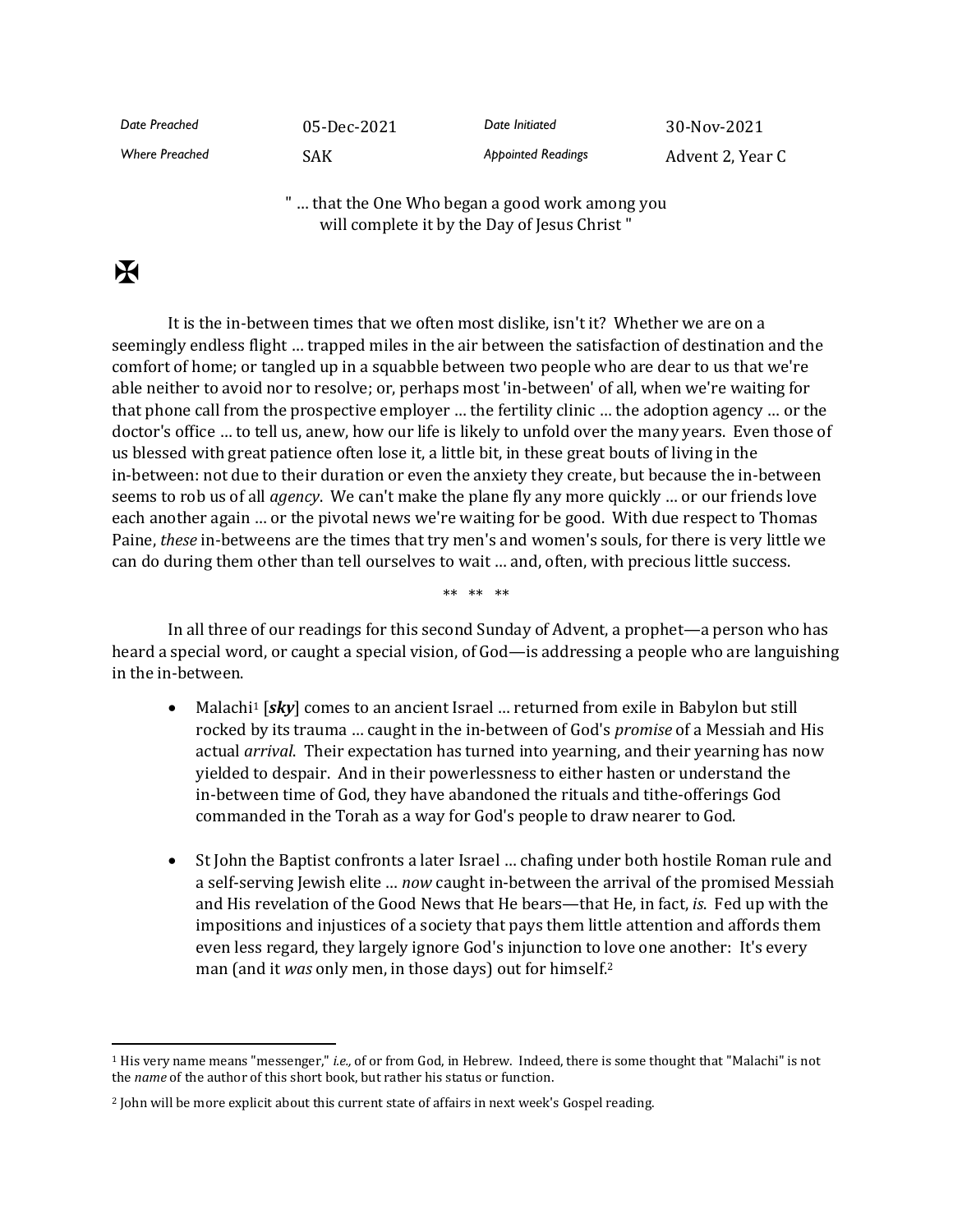• And St Paul—whom we don't ordinarily classify as a prophet, but who often exhorts the churches he corresponds with about how to cope with the in-between aspects of faith counsels the Philippians … caught in the in-between of Christ's Resurrection and Ascension and His Coming Again. Paul and his converts believe that Jesus' final return is imminent—will occur in their lifetimes—and, therefore, they're at risk of growing smug and self-righteous: "We've purchased their ticket to Heaven and are just waiting for the plane to arrive … any minute now."

We, too, live in the in-between of God just as much as ancient Israel and the first-generation Church, don't we? We've been redeemed and saved in the waters of Baptism: The sure promises of the Cross and the Empty Tomb are fully ours. And yet, we yearn … sometimes vigorously; sometimes mournfully; and sometimes unconsciously—a yearning buried deep in our Christian souls … for *more*. We yearn for global conflicts to be resolved … and petty rivalries to be forsaken. We yearn for wars to cease ... and domestic abuse to end. We yearn for justice to flow like a river ... and for our neighbor to take down that patently offensive sign. We yearn for a plague—*all* plagues—to be eradicated … and for Aunt Ellen's cancer—and *all* cancers—to be cured. We yearn and we yearn … for in the impotence of the in-between, we are powerless to do any more.

… Or *are* we? We conclude that we are powerless because we don't possess the will, the might or the charisma it takes to lead and repair a broken and suffering world. We conclude that we have to wait for someone *else* to act … or something *else* to happen … because the future that all humanity, at root,<sup>3</sup> desires lies up a path too challenging for us to climb.

But the error in this way of thinking … the error that the prophets Malachi and John and Paul seek to correct in their preaching … is our overlooking the other, even greater source of power that faith flows into us: And that power is *divine hope*. ¶God *will come* to refine and purify this world: And our hope in that vision propels us through the in-between. ¶Jesus *will come,* again, to make the crooked straight and the rough places smooth: And our hope in this promise slays the torpor or anxiety of our worldly powerlessness. ¶The Day of Christ *will come,* just as<sup>4</sup> Paul says: And our hope in that Day will overflow us with its love and compel us to our work, if we will but seize it. The prophets all agree: The in-between is real. But their ultimate message is that it is *not our destiny:* God will bring us to God's future … Christ will call us to greater things than we can either believe or imagine. And the best tool—the *only* tool—we have at our disposal to live in the in-between lies not in the power of our own agency, but in the hope born our faith in Christ Jesus.

\*\* \*\* \*\*

Advent is the season of *intentional in-between-ness*. It is not a fluke or flaw of Advent, but, in fact, its very *design* that it begins in the End-time and ends in the Beginning-time, of Christ. This season deposits and firmly holds us in the in-between that is Christian faith: Advent purposely mires us in the tension between the unalloyed joy of Jesus' First Advent, on the one hand … and the unexcelled sublimity of His Second Advent—His Glorious Return—on the other. Not so that tension may torment or disempower us, but so it may poise us—*balance* us—directly in the overarching

<sup>3</sup> *I.e.,* as a norm. I have no power to see into people's souls, and there do seem to be actors in this world who are bent either on its overt destruction or, more commonly, a hideously self-centered (and -serving) exploitation of its resources and inhabitants. I choose to believe, however, that in the very core of even such malicious folk, there is a kernel of desire for a Peaceable Kingdom … for the Beloved Community.

<sup>4</sup> But not *when*.